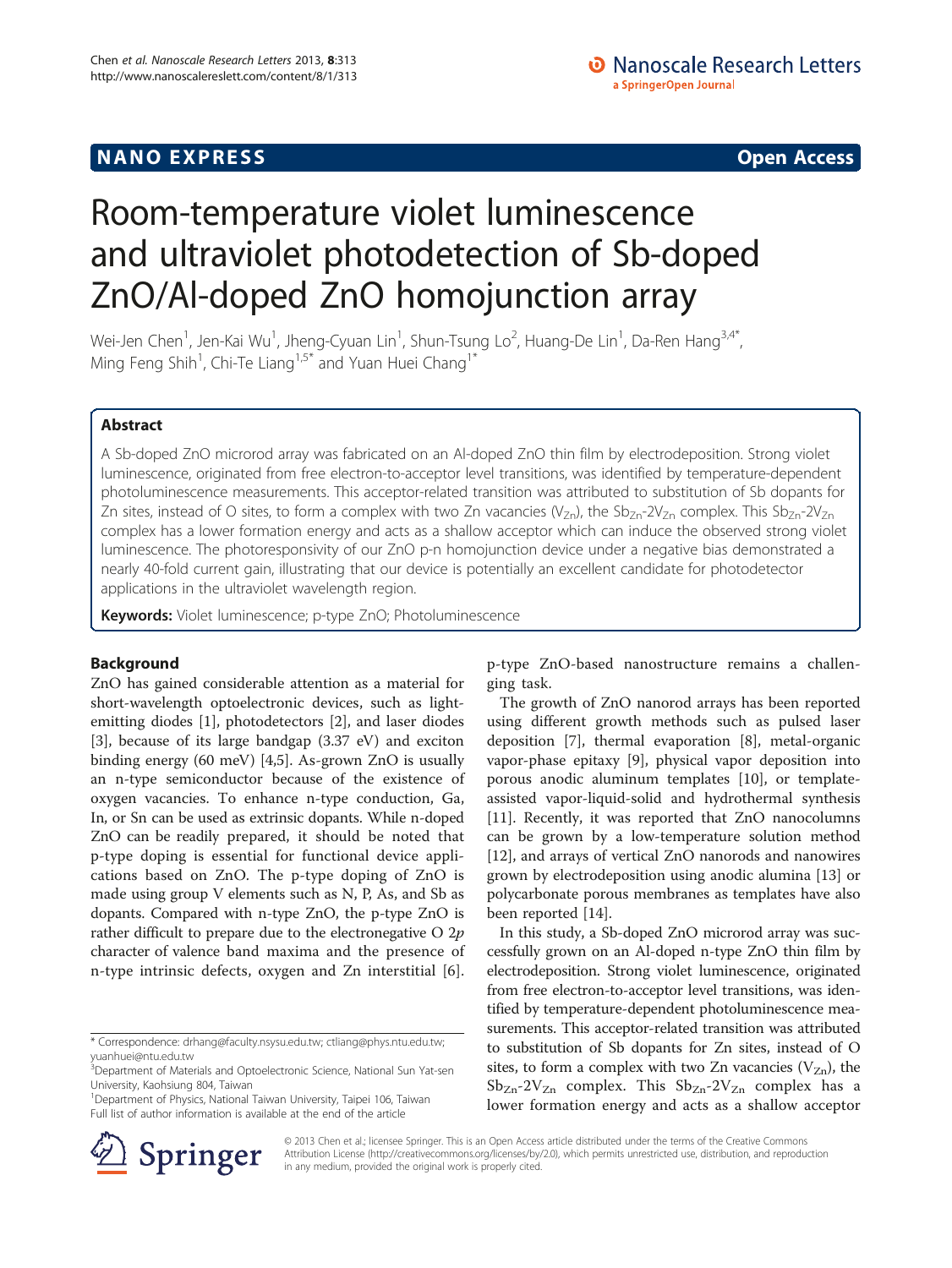<span id="page-1-0"></span>which can induce a strong violet luminescence. ZnO homojunction diode made with Sb-doped ZnO and Al-doped ZnO exhibits the expected p-n diode characteristic on the current-voltage (I-V) measurement and confirms that the Sb-doped ZnO microrod array is p-type and can be fabricated successfully using the electrodeposition method. Finally, the photoresponse of the ZnO p-n diode operating at an increased reverse bias shows a good optical response and high photocurrent gain, indicating that it can be a good candidate for use as an ultraviolet photodetector.

## Methods

A Sb-doped ZnO microrod array was electrodeposited on a patterned Al-doped n-type ZnO thin film at 98°C for 1 h [\[15](#page-5-0)]. The array pattern was fabricated on the ZnO thin film by optical lithography method. The reaction solution for the growth of the microrod array was a mixture of 0.05 M zinc nitrate  $(Zn(NO<sub>3</sub>)<sub>2</sub>·6H<sub>2</sub>O)$ , 0.05 M hexamethylenetetramine  $(C_6H_{12}N_4)$ , and 0.05 g antimony acetate  $(Sb(CH_3COO)_3)$ . The conditions for electrodeposition were optimized at  $I = 10$  mA and  $V = 3.1$  V. Ohmic contacts on the n-type ZnO thin film and on the Sb-doped ZnO microrod array were fabricated by depositing aluminum and gold antimony (AuSb), respectively, for the electrical characterization. The surface morphology and the crystalline structure of the sample were examined using a scanning electron microscope (SEM; HITACHI S-2400, Chiyoda-ku, Japan) and by X-ray diffraction (XRD; PANalytical X'Pert PRO, Almelo, The Netherlands), respectively. The chemical and elemental identification on the surface was carried out by X-ray photoelectron spectroscopy (XPS). A He-Cd laser at the wavelength of 325 nm was used for the photoluminescence (PL) measurement. Keithley 236 and 4200-SCS (Cleveland, OH, USA) were used for the characteristic I-V measurement. To study the photoresponse of our ZnO homojunction device, we employed a xenon arc lamp (LHX150 08002, Glasgow, UK) as a variable-wavelength light source. The monochromatic light was selected using an iHR-320 monochromator (HORIBA Scientific, Albany, NY, USA) and irradiated on the sample. The beam line of 365 nm was selected in the photocurrent measurement.

## Results and discussion

Figure 1 shows the SEM image of the Sb-doped ZnO microrod array on the n-type Al-doped ZnO substrate. From the figure, we estimate that the diameter of the ZnO microrod is about 10 μm. We can also see from this figure that the sizes of the microrods are quite uniform. Figure 2a shows the results of the XPS measurement of the Sb-doped ZnO microrod array indicated by the black curve. The peaks centered at 531.80 eV



(indicated by the blue curve fit) and 540.44 eV (indicated by the red curve fit) are attributed to the binding energies of  $\mathrm{Sb}_{3d5/2}$  and  $\mathrm{Sb}_{3d3/2}$ , which indicate the successful integration of Sb into the ZnO microrod array. The peak at 532.15 eV (indicated by the green curve fit) is

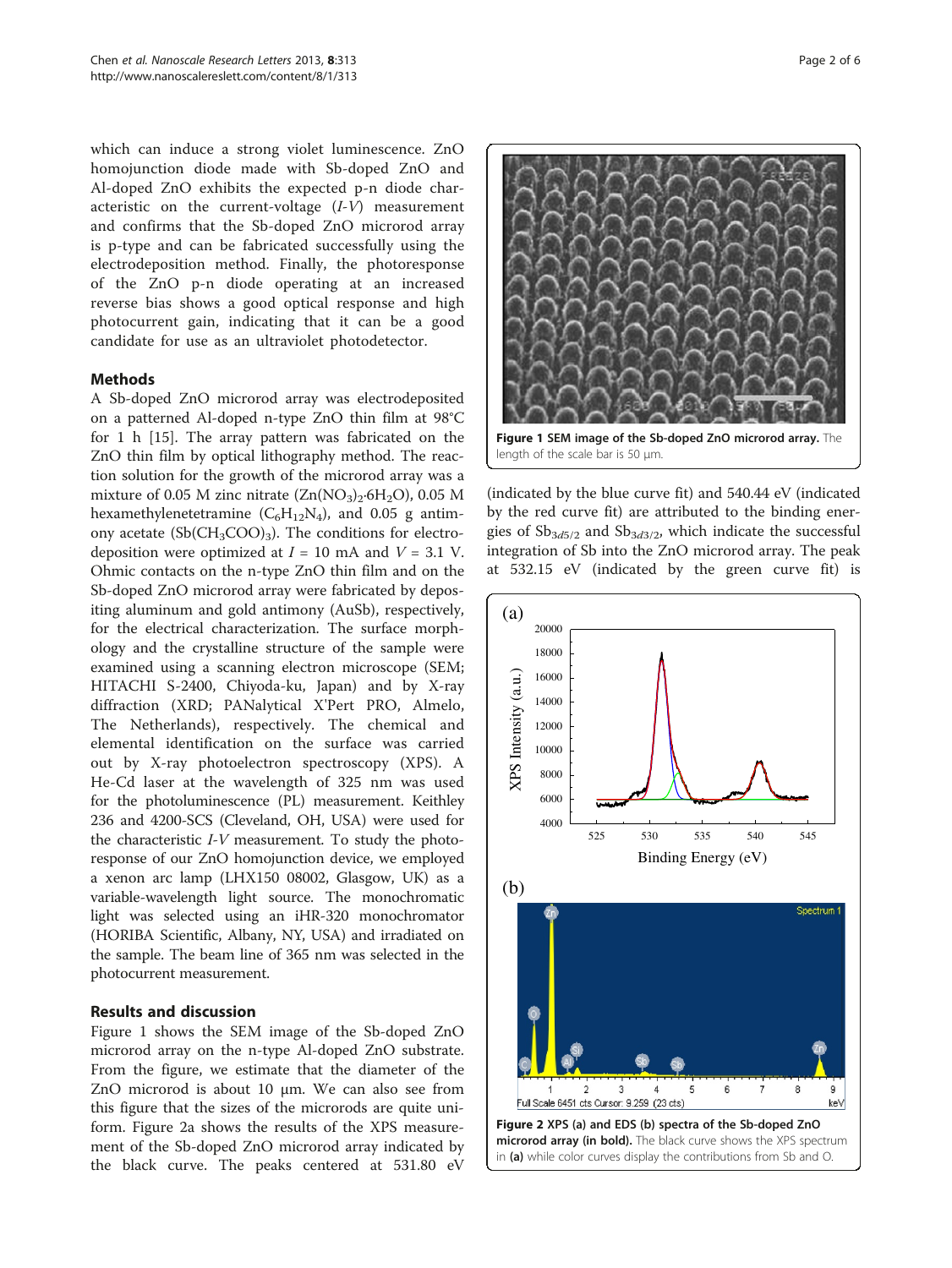<span id="page-2-0"></span>attributed to O 1s, which mainly comes from oxygen absorption such as  $H_2O$ , C-O, or HO- [\[16\]](#page-5-0). To further study the doping concentration of Sb atoms of our device, we have performed energy-dispersive X-ray spectroscopy (EDS) analysis. The measurement result presented in Figure [2](#page-1-0)b shows that the Sb concentration in the p-type ZnO is approximately 0.35%. The EDS and XPS measurements indicate clearly that antimony is incorporated into the ZnO microrods with our growth method.

In order to provide further studies of the Sb-doped ZnO microrod array, we have performed XRD measurements on intrinsic ZnO and Sb-doped ZnO which are shown in Figure 3. We can see in this figure that the peak of intrinsic ZnO is at 34.98° and the peak of Sb-doped ZnO is at 34.70°, which is shifted 0.28° to the left of the intrinsic peak. This peak shift can be attributed to the replacement of a Zn atom by the antimony atom introduced into the ZnO microrod array during electrodeposition and thus changes the average lattice constant [[17\]](#page-5-0).

We now turn our attention to the main finding of this paper. Figure 4 shows the PL spectra of the intrinsic ZnO and Sb-doped ZnO microrod arrays at room temperature. The intrinsic ZnO microrod array has a peak at 380 nm, corresponding to the near-band-edge peak and can be attributed to the exciton-related emission in ZnO. For the Sb-doped ZnO, we found that the PL peak shifts from the ultraviolet (380 nm) to the violet (395 nm) region of the light spectrum [\[18](#page-5-0)]. It is worth noting here that the yellow band that is associated with the oxygen-related defect band which shows up in the PL spectrum in the intrinsic ZnO is absent in the Sb-doped ZnO microrod array. These results suggest that the Sb-doped ZnO microrod array has a better





crystalline quality. It has lower oxygen deficiencies or part of oxygen vacancies were substituted by antimony atoms; therefore, the defect band emission was reduced. Most importantly, the photo taken on the ZnO homojunction device, as shown in the inset of Figure 4, shows violet luminescence at room temperature. A zoomin of the photo clearly shows the strong luminescence of our ZnO homojunction device.

Figure [5](#page-3-0) shows the temperature-dependent PL spectra of the Sb-doped ZnO microrod array from  $T = 30$  K to  $T = 300$  K. The red shift of the PL peak along with increasing temperature can be described by the Varshni equation [\[19](#page-5-0)]:

$$
E(T) = E(0) - \alpha T^2 / (\beta + T),
$$
\n(1)

where  $E(0)$  is the transition energy of the free exciton or the free electron-to-acceptor level (FA) transition at zero temperature, and  $\alpha$  and  $\beta$  are constants. The result of the fitting curve is shown in the inset of Figure [5](#page-3-0) with  $\alpha$  = 7.8 × 10<sup>-4</sup> eV/K,  $\beta$  = 510 K, and  $E(0)$  = 3.322 eV. Moreover, the peak of the photoluminescence can be attributed to the free electron-to-acceptor level transition [\[16,20](#page-5-0)]. The acceptor binding energy is given by

$$
E_{\rm A} = E_{\rm g} - E_{\rm D} - E_{\rm DAP} + \frac{e^2}{4\pi\epsilon\varepsilon_0 r},\tag{2}
$$

where Eg, E\_D, E\_A,  $\varepsilon$ \_0,  $\varepsilon$ , and r are the bandgap energy, the donor binding energy, the acceptor binding energy, the permittivity of ZnO in vacuum, the dielectric constant of ZnO, and the distance of the electron-hole pair, respectively. The donor energy ED is reported to be about 60 meV, the value of  $\frac{e^2}{4\pi\epsilon\epsilon_0 r}$  is 30 to 60 meV, and the bandgap of ZnO is 3.437 eV; therefore, the estimated EA is 161 ±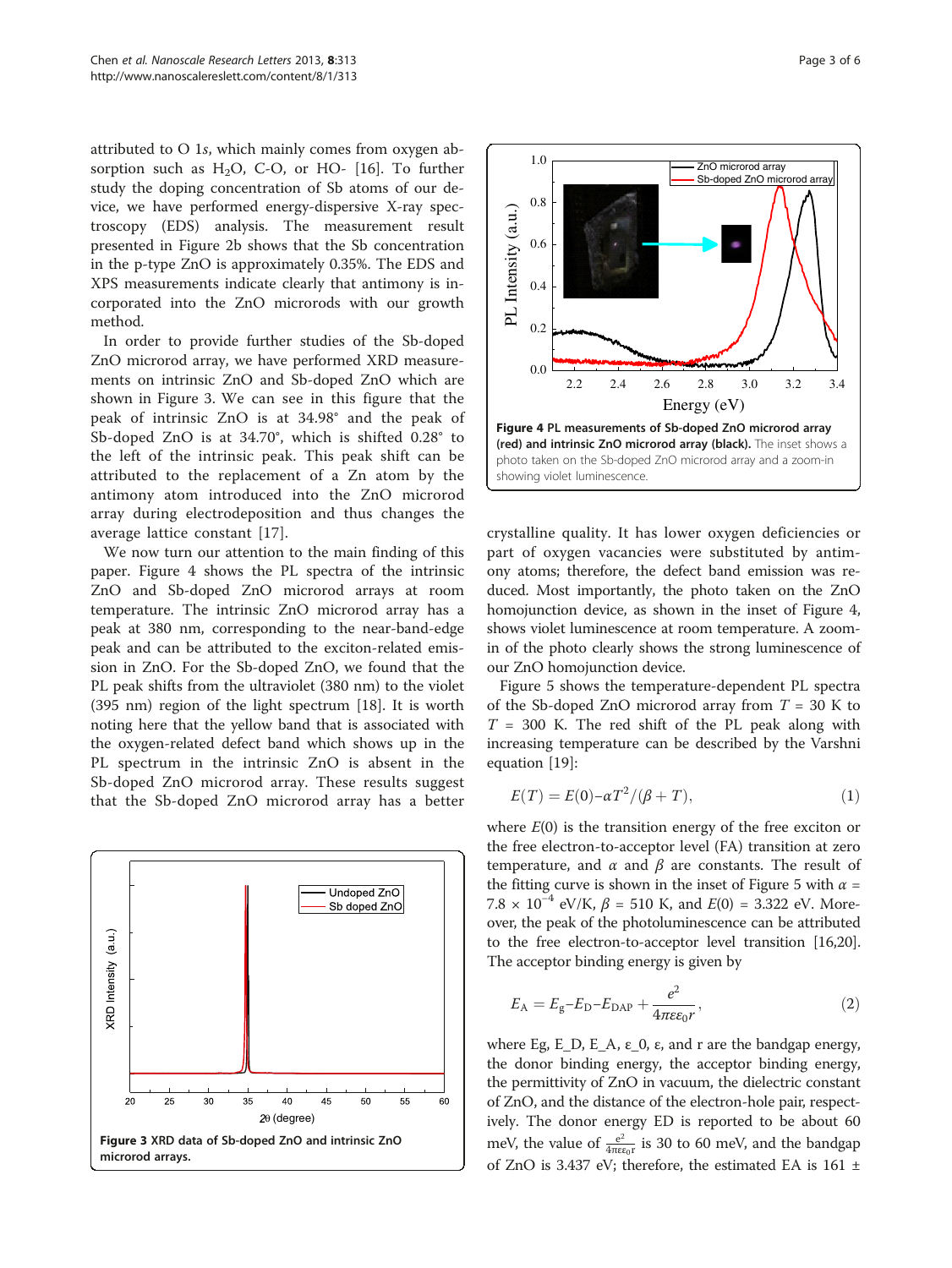<span id="page-3-0"></span>

15 meV [[21\]](#page-5-0). Strong violet luminescence at room temperature was revealed in this work. This particular phenomenon was induced by replacement of the Zn sites, instead of the O ones, with Sb atoms (Sb\_Zn) to form a complex with two V\_Zn, which is the Sb\_Zn-2V\_Zn complex. This Sb\_Zn-2V\_Zn complex has a lower formation energy and acts as a shallow acceptor; therefore, strong violet luminescence was induced as shown in Figure 5. From the room-temperature PL spectra shown in Figure [4](#page-2-0), an estimation of the activation energy of 140 meV for Sbdoped ZnO was obtained. This value is in good agreement with the theoretical ionization energy of the Sb\_Zn-2V\_Zn complex acceptors [[21](#page-5-0)]. The particular phenomenon has a potential application in violet light emission.

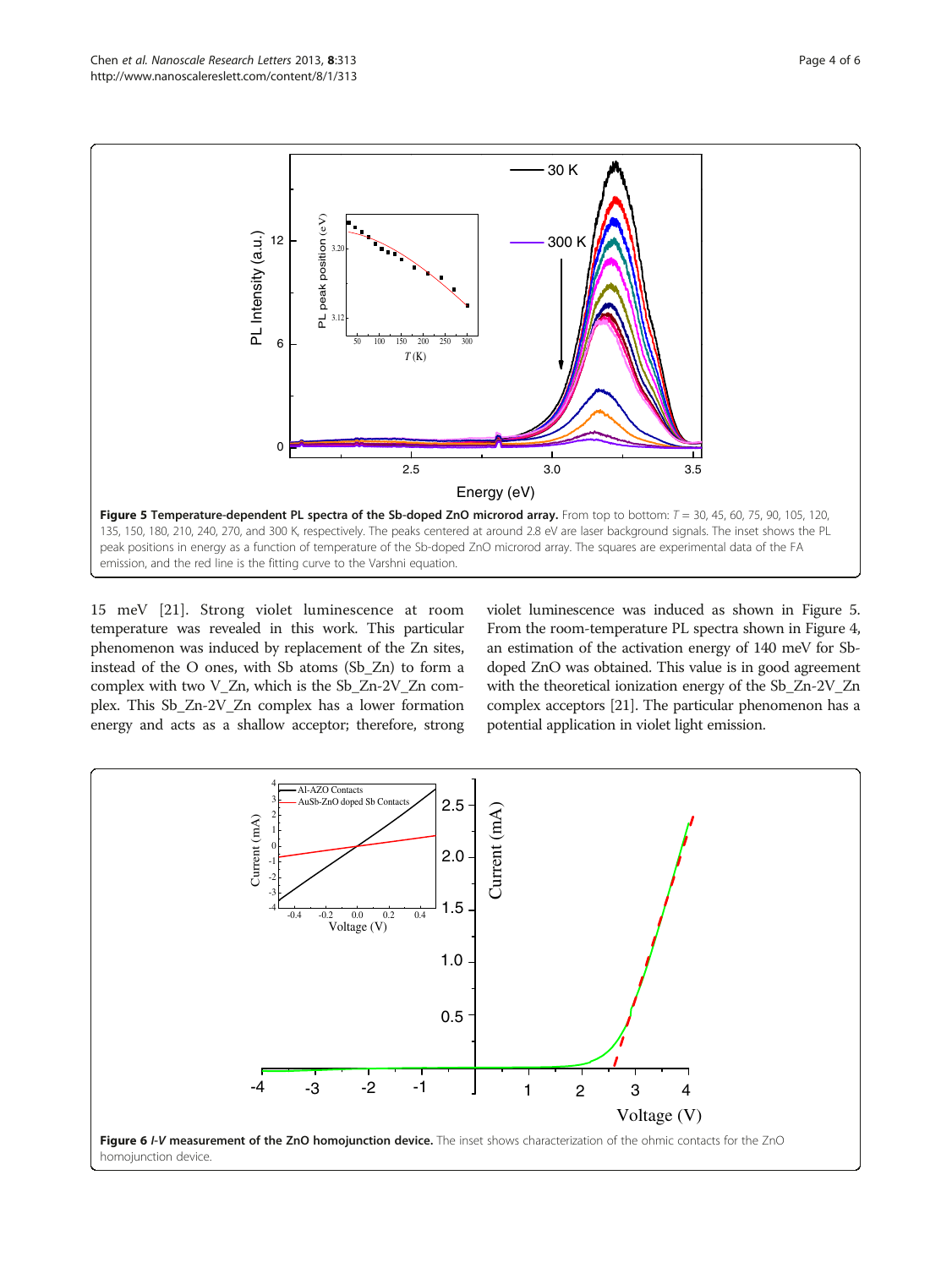The *I-V* measurement of the ZnO homojunction device is shown in Figure [6](#page-3-0). Ohmic contacts for each device were assured by the linear I-V relations shown in the inset of Figure [6.](#page-3-0) Therefore, the observed non-linear I-V characteristics as shown in Figure [6](#page-3-0) must be due to the device rather than non-ideal electrical contacts. As shown in Figure [6](#page-3-0), from the linear fit in the high-bias region (in red dashed line) [\[22](#page-5-0)], we can estimate the turn-on voltage of our ZnO homojunction device to be about 2.6 V, and the rectifying ratio is 24 at a voltage of 3 V. The revealed p-n junction-like I-V characteristic also demonstrates the successful integration of Sb in the ZnO microrod array. Figure 7 shows the measured photocurrent at various biases. At a reverse bias of −3 V, the reverse currents are 990 and 25 μA with and without the illumination of ultraviolet light, respectively. A nearly 40-fold current gain was demonstrated on this device.

Finally, the photoresponsivity of the ZnO homojunction device is shown in Figure 8. At a wavelength shorter than 380 nm, the ZnO homojunction device behaves like a photodetector when a negative voltage between −1 and −3 V was applied. The responsivity of the ZnO p-n diode increases when more negative voltage was applied. Our results therefore suggest that the ZnO homojunction device has an application in photodetectors in the ultraviolet region [[23,24](#page-5-0)].

### Conclusions

In this work, a high-quality Sb-doped ZnO microrod array was synthesized by electrodeposition. In Sb-doped ZnO, the shift of the XRD peak from that of the intrinsic ZnO was attributed to the increase of the lattice constant due to the replacement of a Zn atom by the Sb atom. In the case of the Sb-doped ZnO microrod array, the PL measurement indicated an acceptor-related





photoemission. Strong violet luminescence at room temperature was observed since the Sb dopants would substitute Zn sites, instead of O sites,  $(Sb_{Zn})$  to form a complex with two  $V_{Zn}$ , which is the  $Sb_{Zn}$ -2 $V_{Zn}$  complex. This  $Sb_{Zn}$ -2 $V_{Zn}$  complex has lower formation energy and acts as a shallow acceptor, which can induce a strong violet luminescence. In the I-V measurement, the diode-like behavior of the ZnO homojunction device indicated the successful integration of antimony atoms by electrodeposition. The nearly 40-fold current gain of the photoresponsivity of the ZnO homojunction device, acting like a p-n diode, indicates a potential application in photodetectors operating at the ultraviolet wavelength region.

#### Competing interests

The authors declare that they have no competing interests.

#### Authors' contributions

WJC, JKW, and JCL performed the experiments. WJC and JKW fabricated the devices. MFS and YHC coordinated the project. STL and DRH provided key interpretation of the data. WJC, HDL, DRH, and CTL drafted the paper. All authors read and approved the final manuscript.

#### Acknowledgements

This work was funded by the NSC, Taiwan (grant no. NSC 100-2112-M-002- 017-MY3).

#### Author details

<sup>1</sup> Department of Physics, National Taiwan University, Taipei 106, Taiwan <sup>2</sup>Graduate Institute of Applied Physics, National Taiwan University, Taipei 106, Taiwan. <sup>3</sup> Department of Materials and Optoelectronic Science, National Sun Yat-sen University, Kaohsiung 804, Taiwan. <sup>4</sup>Center for Nanoscience and Nanotechnology, National Sun Yat-sen University, Kaohsiung 804, Taiwan. 5 School of Electronic and Electrical Engineering, Sungkyunkwan University, Suwon 440-746, South Korea.

Received: 6 May 2013 Accepted: 27 June 2013 Published: 5 July 2013